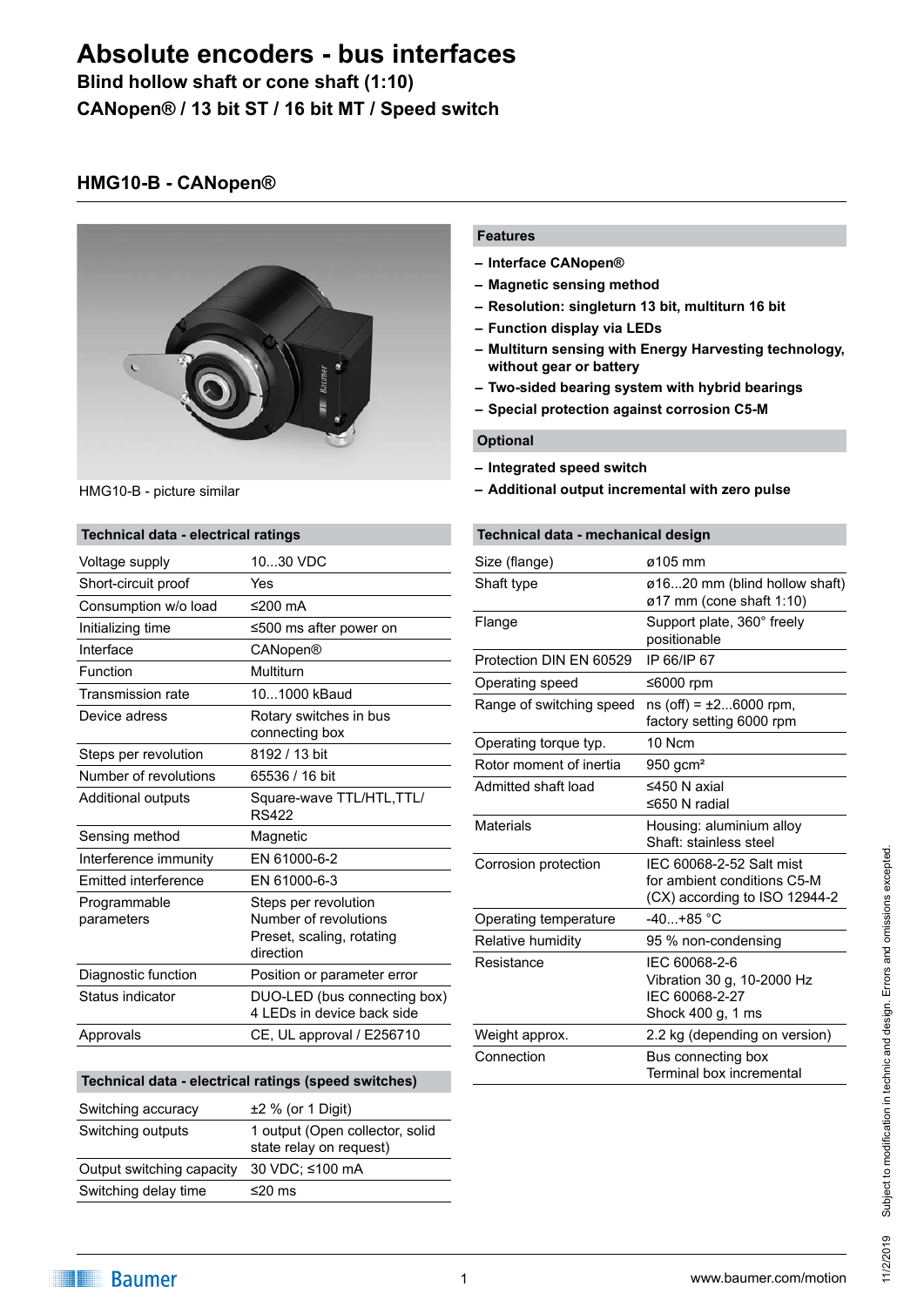**Blind hollow shaft or cone shaft (1:10) CANopen® / 13 bit ST / 16 bit MT / Speed switch**

## **HMG10-B - CANopen®**

| <b>Part number</b> |         |               |                                                                                     |                                     |                                                                          |                                                                                                                                                                                                                                                    |                                                                                                                                                                                                                                                                                                                                                                                                                                                                                                                                                                                                                   |
|--------------------|---------|---------------|-------------------------------------------------------------------------------------|-------------------------------------|--------------------------------------------------------------------------|----------------------------------------------------------------------------------------------------------------------------------------------------------------------------------------------------------------------------------------------------|-------------------------------------------------------------------------------------------------------------------------------------------------------------------------------------------------------------------------------------------------------------------------------------------------------------------------------------------------------------------------------------------------------------------------------------------------------------------------------------------------------------------------------------------------------------------------------------------------------------------|
| <b>HMG10</b>       | -В      | н             |                                                                                     | C6                                  | .3                                                                       | 00                                                                                                                                                                                                                                                 | .А                                                                                                                                                                                                                                                                                                                                                                                                                                                                                                                                                                                                                |
|                    |         |               | 6.<br>7<br>Protection<br>D<br>L<br>Flange                                           | 5<br>1<br>F.<br>Ζ<br>Shaft diameter | 0<br>6<br>Connection<br>ø16 mm, central screw<br>Z ø20 mm, central screw | 0<br>5<br>6<br><b>Resolution multiturn</b><br>Without<br>16 bit<br>Voltage supply / interface<br>ø17 mm cone 1:10, central screw<br>IP 66 and IP 67, optimized for dusty environments<br>H Support for torque arm, shaft insulation hybrid bearing | Additional output*<br>Without<br>1024 ppr TTL/HTL (Vin=Vout), 6 channels,<br>electrically isolated<br>1024 ppr TTL/RS422, 6 channels<br>See also table "Additional output*"<br>C6 1030 VDC, CANopen® (DS 406)<br>1x bus connecting box with 3 cable glands M16, radial<br>1x bus connecting box with 2 connectors M12, radial<br>1x bus connecting box with 3 cable glands M16, radial +<br>1x terminal box with 1 cable gland M20, radial<br>1x bus connecting box with 2 connectors M12, radial +<br>1x terminal box with 1 cable gland M20, radial<br>IP 66 and IP 67, optimized for oily and wet environments |
|                    | Without | Speed switch* |                                                                                     |                                     |                                                                          |                                                                                                                                                                                                                                                    |                                                                                                                                                                                                                                                                                                                                                                                                                                                                                                                                                                                                                   |
| D                  |         |               | With speed switch *)**)<br>(Standard: Open collector, solid state relay on request) |                                     |                                                                          |                                                                                                                                                                                                                                                    |                                                                                                                                                                                                                                                                                                                                                                                                                                                                                                                                                                                                                   |
|                    |         |               | * Only for connection with 1x bus connecting + 1x terminal box (F or Z)             |                                     |                                                                          |                                                                                                                                                                                                                                                    |                                                                                                                                                                                                                                                                                                                                                                                                                                                                                                                                                                                                                   |

\*\* Please specify the exact switching speed in addition to the part number (factory setting).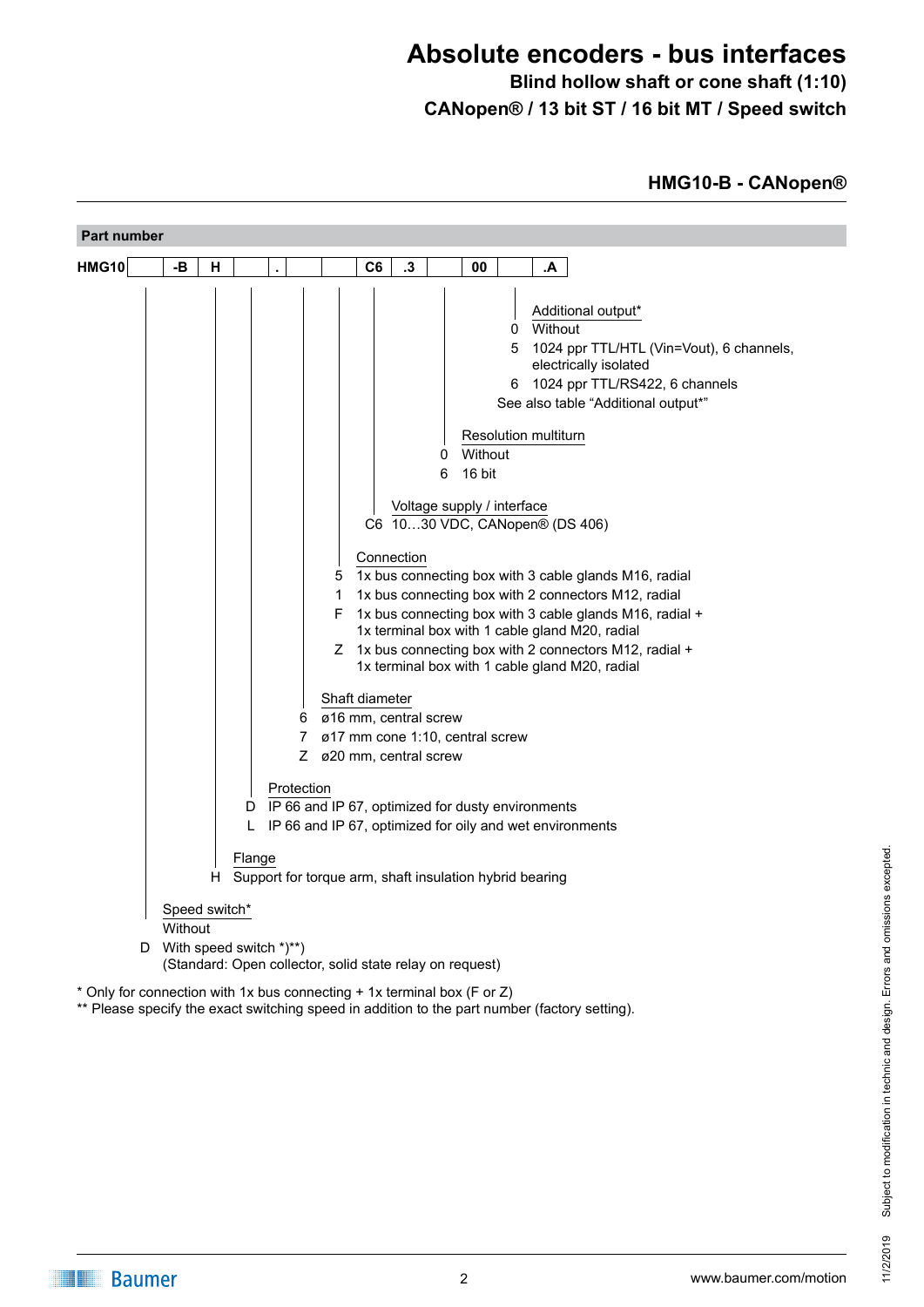**Blind hollow shaft or cone shaft (1:10) CANopen® / 13 bit ST / 16 bit MT / Speed switch**

## **HMG10-B - CANopen®**

**Part number - tables** 

- **Additional output\***
	- 0 (Without)

Q (8192 ppr TTL/HTL (Vin=Vout), 6 channels, electrically isolated)

P (8192 ppr TTL/RS422, 6 channels)

G (5000 ppr TTL/HTL (Vin=Vout), 6 channels, electrically isolated)

H (5000 ppr TTL/RS422, 6 channels)

K (4096 ppr TTL/HTL (Vin=Vout), 6 channels, electrically isolated)

J (4096 ppr TTL/RS422, 6 channels)

7 (3072 ppr TTL/HTL (Vin=Vout), 6 channels, electrically isolated)

8 (3072 ppr TTL/RS422, 6 channels)

9 (2048 ppr TTL/HTL (Vin=Vout), 6 channels, electrically isolated)

4 (2048 ppr TTL/RS422, 6 channels)

5 (1024 ppr TTL/HTL (Vin=Vout), 6 channels, electrically isolated)

6 (1024 ppr TTL/RS422, 6 channels)

1 (512 ppr TTL/HTL (Vin=Vout), 6 channels, electrically isolated)

2 (512 ppr TTL/RS422, 6 channels)

| <b>Accessories</b> |                                                                           |
|--------------------|---------------------------------------------------------------------------|
|                    | <b>Mounting accessories</b>                                               |
| 11043628           | Torque arm M6, length 67-70 mm                                            |
| 11004078           | Torque arm M6, length 120-130 mm<br>(shortenable ≥71 mm)                  |
| 11002915           | Torque arm M6, length 425-460 mm<br>(shortenable ≥131 mm)                 |
| 11054917           | Torque arm M6 insulated, length 67-70 mm                                  |
| 11072795           | Torque arm M6 insulated, length 120-130 mm<br>(shortenable ≥71 mm)        |
| 11082677           | Torque arm M6 insulated, length 425-460 mm<br>(shortenable $\geq$ 131 mm) |
| 11077197           | Mounting kit for torque arm size M6 and<br>earthing strap                 |
| 11077087           | Mounting and dismounting set                                              |

**THE Baumer**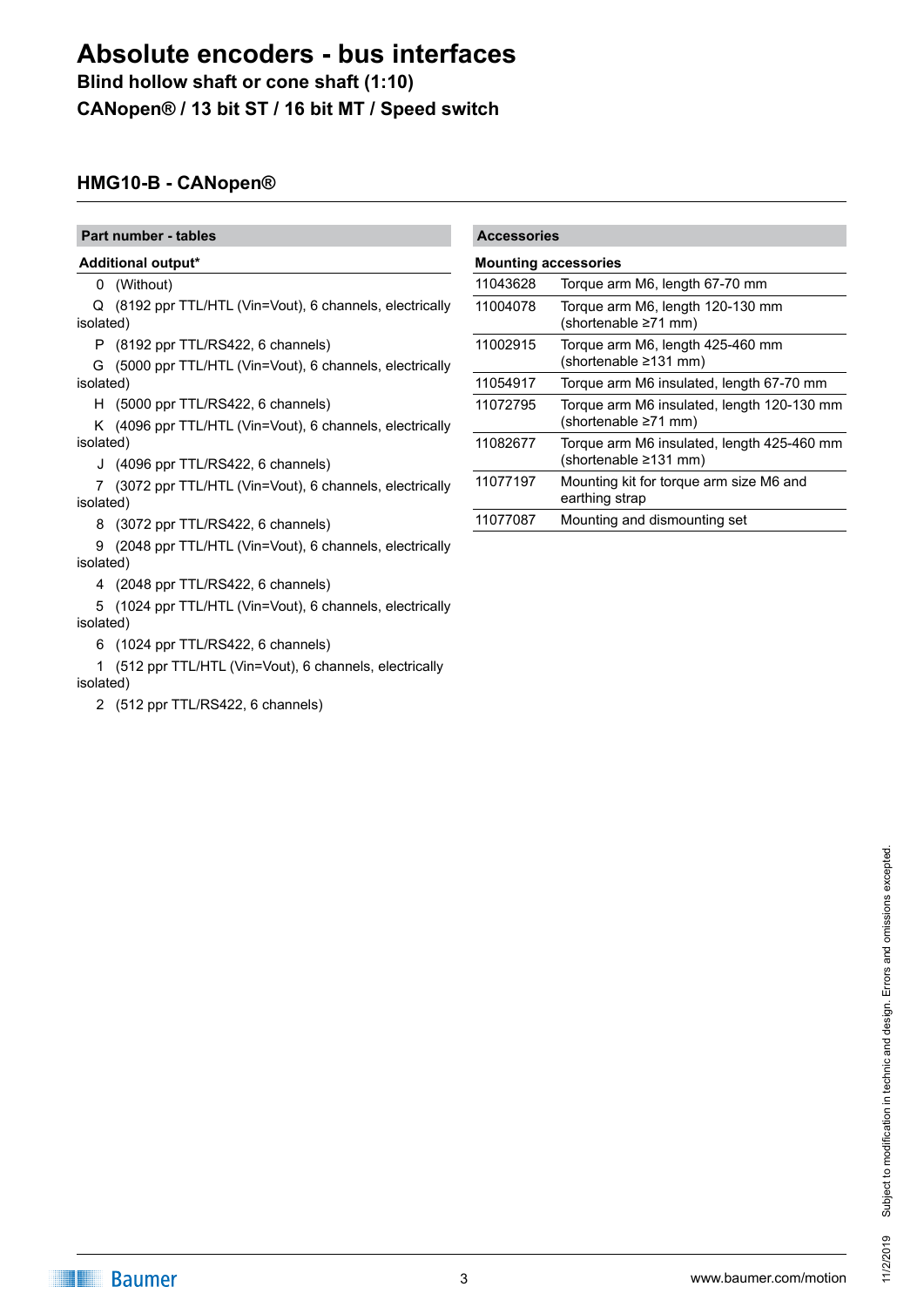**Blind hollow shaft or cone shaft (1:10) CANopen® / 13 bit ST / 16 bit MT / Speed switch**

## **HMG10-B - CANopen®**

#### **CANopen® - Terminal assignment**

**View A**<sup>1)</sup> - View inside bus connecting box



**View A1** 1) **and A2** 1) - View into connector

| male $/$ |                   |                                |
|----------|-------------------|--------------------------------|
|          | female Connection | Description                    |
|          | GND               | Ground for UB                  |
| 2        | UB                | Voltage supply 1030 VDC        |
| 3        | GND               | Ground for UB                  |
| 4        | CAN H             | CAN Bus signal (dominant HIGH) |
| 5        | CAN L             | CAN Bus signal (dominant LOW)  |
|          |                   |                                |



5-pin, A-coded 5-pin, A-coded



Terminals of the same significance are internally connected and identical in their functions. Max. load on the internal terminal connections UB-UB and GND-GND is 1 A each.

| <b>CANopen® - Features</b> |                                                                                                                            |  |  |  |
|----------------------------|----------------------------------------------------------------------------------------------------------------------------|--|--|--|
| Bus protocol               | CANopen®                                                                                                                   |  |  |  |
| CANopen®-Features          | Device Class 2 CAN 2.0B                                                                                                    |  |  |  |
| Device profile             | CANopen®<br>CIA DSP 406, V 3.0                                                                                             |  |  |  |
| Operating mode             | Polling mode (asynch, via SDO)<br>Cyclic mode (asynch-cyclic)<br>Synch mode (synch-cyclic)<br>Acyclic mode (synch-acyclic) |  |  |  |
| Diagnosis                  | The encoder supports the following<br>error warnings:<br>- Position error                                                  |  |  |  |
| <b>Factory setting</b>     | User address 00                                                                                                            |  |  |  |

### **CANopen® - Termination**



ON = final user  $OFF = user x$ 

### **CANopen® - User address**



Defined by rotary switch. Example: User address 23

#### **CANopen® - Transmission rate**

|        | Transmissi- |            | Dip switch position |            |
|--------|-------------|------------|---------------------|------------|
| ŌΝ     | on rate     |            | 2                   | 3          |
|        | 10 kBaud    | <b>OFF</b> | <b>OFF</b>          | <b>OFF</b> |
|        | 20 kBaud    | <b>OFF</b> | <b>OFF</b>          | ON         |
| 3<br>2 | 50 kBaud*   | <b>OFF</b> | ON                  | <b>OFF</b> |
|        | 125 kBaud   | <b>OFF</b> | ON                  | ON         |
|        | 250 kBaud   | ON         | <b>OFF</b>          | <b>OFF</b> |
|        | 500 kBaud   | ON         | <b>OFF</b>          | ON         |
|        | 800 kBaud   | ON         | ON                  | OFF        |
|        | 1000 kBaud  | ΟN         | ΟN                  | ON         |
|        |             |            |                     |            |

\* Factory setting

1) See dimensions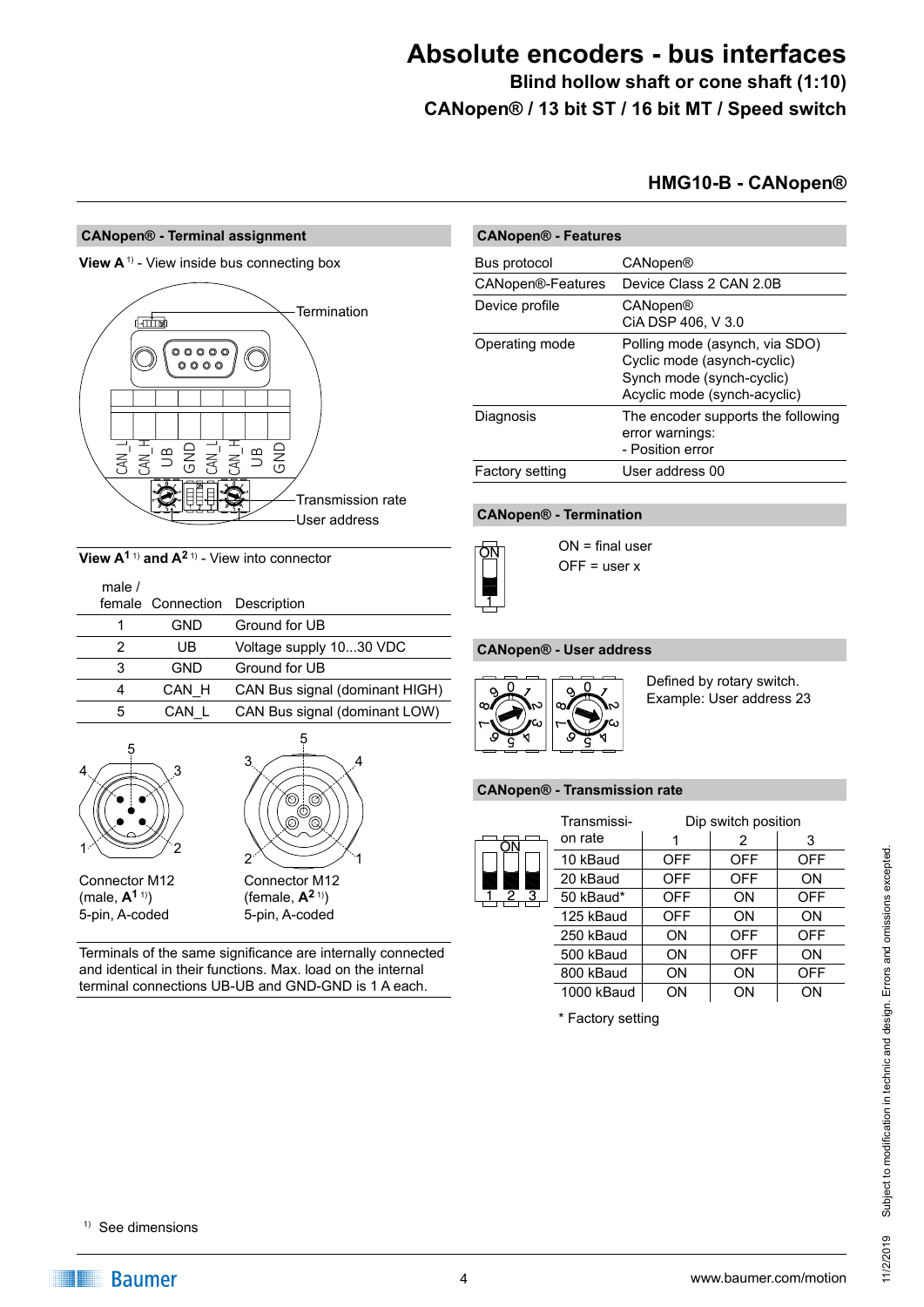**Blind hollow shaft or cone shaft (1:10) CANopen® / 13 bit ST / 16 bit MT / Speed switch**

## **HMG10-B - CANopen®**

**Speed switch / additional output incremental -** 

| Speed switch / additional output incremental -<br><b>Terminal significance</b> |                                                         |  |  |
|--------------------------------------------------------------------------------|---------------------------------------------------------|--|--|
| $Ub^{2}$                                                                       | Voltage supply                                          |  |  |
| $0V^{2}$                                                                       | Ground                                                  |  |  |
| $A + 2$                                                                        | Output signal channel 1                                 |  |  |
| $A - 2$                                                                        | Output signal channel 1 inverted                        |  |  |
| $R + 2$                                                                        | Output signal channel 2 (offset by 90° to<br>channel 1) |  |  |
| $B - 2$                                                                        | Output signal channel 2 inverted                        |  |  |
| $R + 2$                                                                        | Zero pulse (reference signal)                           |  |  |
| $R - 2$                                                                        | Zero pulse inverted                                     |  |  |
| $nE+$                                                                          | System OK+ / error output                               |  |  |
| $nE-$                                                                          | System OK- / error output inverted                      |  |  |
| $SP+3$                                                                         | DSL OUT1 / speed switch                                 |  |  |
|                                                                                | (Open collector, solid state relay on                   |  |  |
|                                                                                | request)                                                |  |  |
| $SP-3$                                                                         | DSL OUT2 / speed switch                                 |  |  |
|                                                                                | (0V, solid state relay on request)                      |  |  |
| dnu                                                                            | Do not use                                              |  |  |

#### **Speed switch / additional output incremental - Terminal assignment terminal box**





### **Additional output incremental - Trigger level**

| <b>Trigger level</b>   | <b>TTL/RS422</b>               |
|------------------------|--------------------------------|
| High / Low             | ≥2.5 V / ≤0.5 V                |
| Transmission length    | ≤550 m @ 100 kHz               |
| Output frequency       | ≤600 kHz                       |
| <b>Trigger level</b>   | <b>TTL/HTL (Vin = Vout)</b>    |
| High / Low             | ≥2.5 V / ≤0.5 V (TTL)          |
|                        | ≥Ub -3 V / ≤1.5 V (HTL)        |
| Transmission length    | ≤550 m @ 100 kHz (TTL)         |
|                        | ≤350 m @ 100 kHz (HTL)         |
| Output frequency       | ≤600 kHz (TTL); ≤350 kHz (HTL) |
| モリティ オファーリー せいしょうせい オー |                                |

Electrically isolated:

The output TTL/HTL (Vin = Vout) at the additional output incremental is electrically isolated and requires a separate power supply.

- 1) See dimensions
- 2) Additional output incremental (option)
- 3) Speed switch (option)

### **Additional output incremental - Output signals**







n = Speed

- **+ns (off)** = Switch-off speed at shaft rotation in positive rotating direction<sup>1)</sup>.
- **-ns (off)** = Switch-off speed at shaft rotation in negative rotating direction<sup>1)</sup>.

Switching hysteresis  $\mathbb{J}$ :

5...100 % (factory setting = 10 % min. 1 Digit)

- +ns (on) = Switch-on speed at shaft rotation in positive rotating direction<sup>1)</sup>.
- -ns (on) = Switch-on speed at shaft rotation in negative rotating direction<sup>1)</sup>.